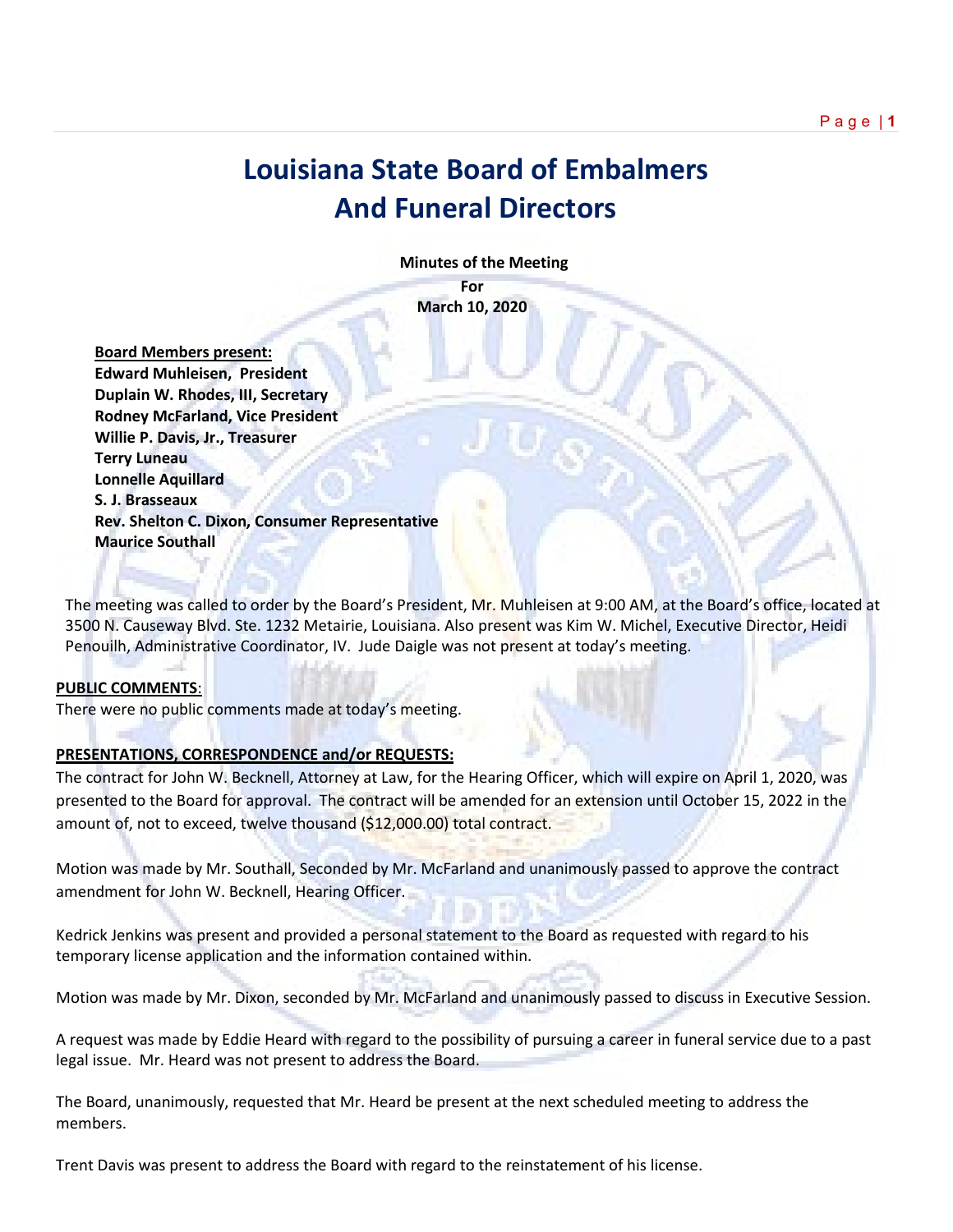Information was presented to the Board for review.

Mark Lewis, Pastor at Mt. Calvary Baptist Church was present to speak on behalf of Mr. Davis.

Byron Jones was present to address the Board with his concerns against Mr. Davis.

Motion was made by Mr. Brasseaux, Seconded by Mr. McFarland and unanimously passed to discuss in Executive Session.

A written request was submitted by Steven Kinsley with regard to the reinstatement fees for his license and he is requesting that the fees be reimbursed.

Motion was made by Mr. Brasseaux, Seconded by Ms. Aquillard and unanimously passed that in keeping with the continuity of the Board's protocol, that Mr. Kinsley's request be denied.

With regard to the current Legislative Session, the following bills were presented for informational purposes, SB 146, SB 137, SB 37, and HB 396.

Office of the State Register published the Notice of Intent regarding rules for the Board of Embalmers and Funeral Directors on February 20, 2020, LAC 46:XXXVII, 701, 905, 1701, 1901, 1902, and 2001.

A written request from Boyd Mothe was received to address the Board regarding the Notice of Intent published in the State Register.

## **COMPLIANCE, HEARING and/or ADMISSION AND CONSENT**

There were no hearings and/or admissions and consent for today's meeting.

The Complaint Review Committee's report was presented to the Board by Ms. Chanel Debose, Prosecuting Attorney.

Ms. Debose reiterated that complaints are presented to the Board summarily by facts only. Names, funeral establishments and licensees remain anonymous during the summary presentation in an open meeting and remain anonymous while a complaint is pending further investigation and/or until such time as the complaint file has been closed.

Ms. Debose outlined the summary of facts of thirteen (13) complaints presented during today's meeting and after discussions of all matters, it was passed, that the allegations presented do not appear to be a violation of the laws, rules and regulations under which the Board is empowered with and that each licensee must operate, all as per the recommendations of the Complaint Review Committee.

For the record, as to complaint numbers: 19.20.0005, Mr. Brasseaux opposed the motion of no apparent violation of this matter; 19.20.0006, was determined that there be no opinion issued on this matter; 19.20.0009, Mr. McFarland recused himself from any discussion of this matter; 19.20.0012 Ms. Aquillard opposed the motion of no apparent violation and Mr. Brasseaux abstained from this matter.

## **EXECUTIVE DIRECTOR'S REPORT**

Ms. Michel advised the Board that the new website protocol is currently under construction and that meetings have been scheduled for review of information to be available upon the website.

Also presented to the Board was the 2020 renewal update of lapsed licenses, license and registry update, and The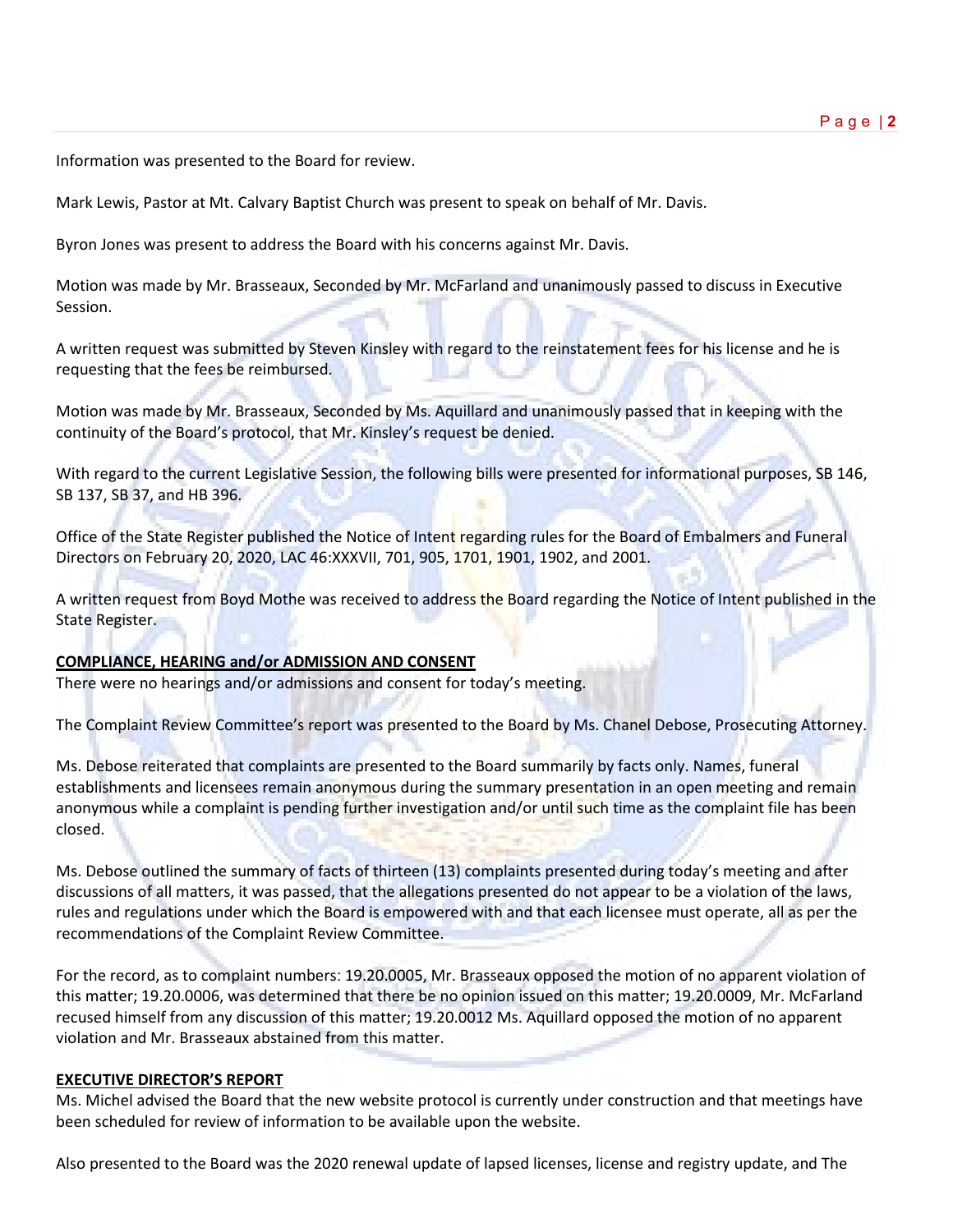Conference Exam report update.

Motion was made by Mr. Brasseaux, seconded by Ms. Aquillard and unanimously passed that the Executive Director's report be accepted as presented.

# **License & Registry Update**

|                                                          | Updated on 3/5/20 from December 2019 meeting |
|----------------------------------------------------------|----------------------------------------------|
| <b>Funeral Establishments - new issue</b>                |                                              |
| <b>Cypress Funeral Home, Maurice</b>                     | 2938                                         |
|                                                          |                                              |
| <b>Establishment Ownership/Location/Name Change</b>      |                                              |
| Central Funeral Home, Central                            | 2937                                         |
| McKneely Funeral Home, Hammond                           | 2939                                         |
| McKNeely Funeral Home, Ponchatoula                       | 2940                                         |
| Professional Funeral Service, Port Allen                 | 2941                                         |
| Jones Funeral Home, Houma                                | 2942                                         |
| Brandon G Thompson Funeral Home, Denham Springs          | 2943                                         |
| Rabenhorst Funeral Home, Baton Rouge                     | 2944                                         |
| Rabenhorst Funeral Home, Baton Rouge                     | 2945                                         |
|                                                          |                                              |
| <b>Crematory Establishment - new issue</b>               |                                              |
| Tangi Crematory, Ponchatoula                             | O/C<br>50                                    |
| Rabenhorst Crematory, Baton Rouge                        | O/C<br>51                                    |
|                                                          |                                              |
| <b>Embalmer and Funeral Director License - new issue</b> |                                              |
| <b>Vondershell Thomas</b><br>E-2896                      |                                              |
| <b>Carolanne Webb</b><br>E-2897                          |                                              |
| <b>Brendan Owens</b><br>E-2898                           |                                              |
|                                                          |                                              |
| <b>Funeral Director License - new issue</b>              |                                              |
| <b>Robin Martin</b><br>$U-1700$                          |                                              |
| John Jumonville<br>$U-1701$                              |                                              |
| <b>Evans Ussin</b><br>$U-1702$                           |                                              |
| $U-1703$<br>Naomi Cooper                                 |                                              |
|                                                          |                                              |
| <b>Retort Operator License - new issue</b>               |                                              |
| <b>Jerrod Daigle</b><br>339                              |                                              |
| <b>Warren Watkins</b><br>340                             |                                              |
| <b>Ryan Yager</b><br>341                                 |                                              |
|                                                          |                                              |
| <b>Reinstated Licenses - E / U / RO</b>                  |                                              |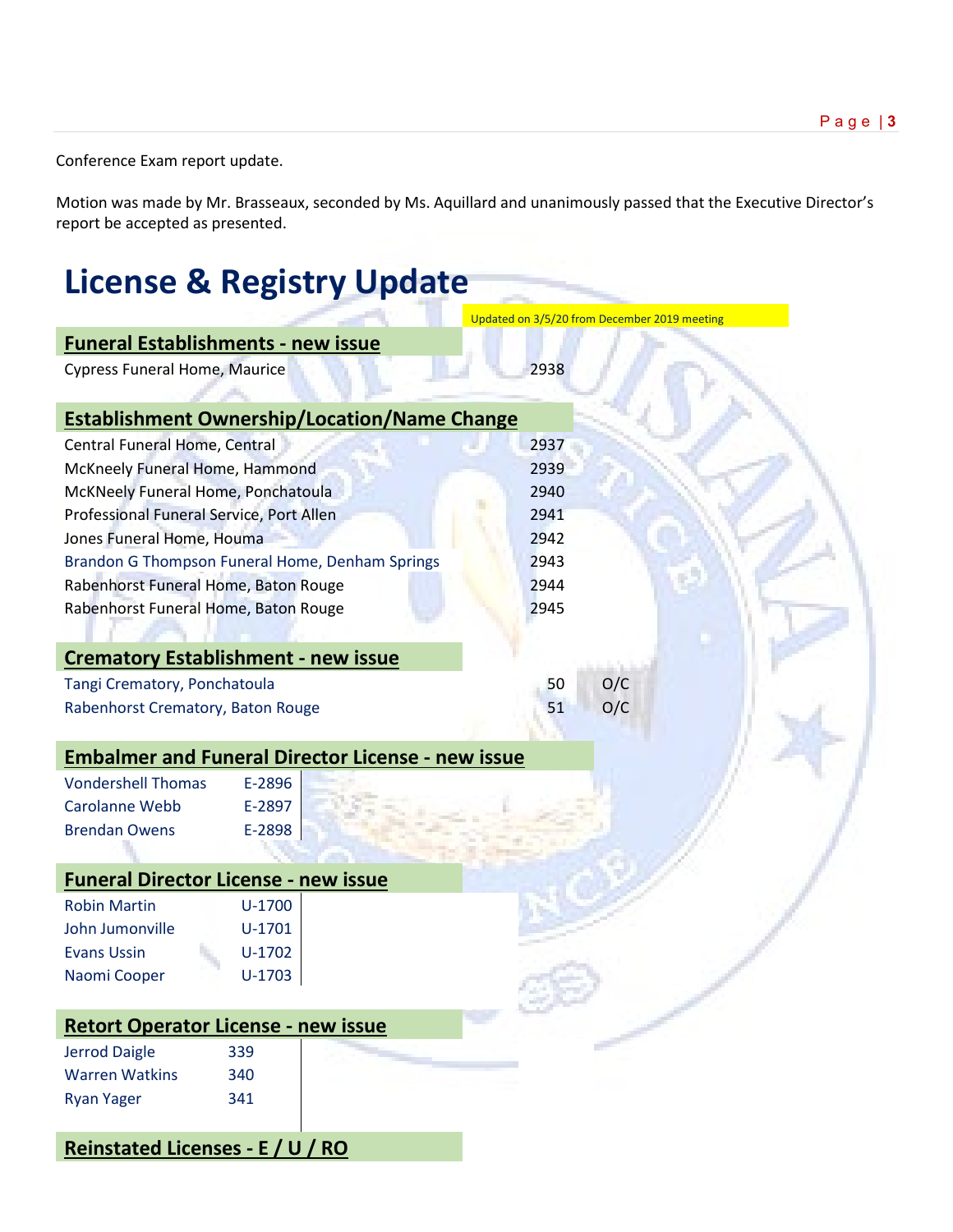| <b>Robert Shellhaus</b> | E-1460   |
|-------------------------|----------|
| John Lang               | $E-2110$ |
| <b>Steven Kinsley</b>   | E-2484   |
| <b>Robert Mayence</b>   | E-2609   |

## **Temporary License - new issue**

| <b>Wilhelmina Cave</b>              | 420 | <b>Trina Teixeira</b>    | 429 |
|-------------------------------------|-----|--------------------------|-----|
| <b>Javar Davis</b>                  | 421 | <b>Thomas Cassinitti</b> | 430 |
| <b>James Mayeaux</b>                | 422 | <b>Vincent Hebert</b>    | 431 |
| <b>Amira Morrow</b>                 | 423 | <b>Kaitlyn Stepp</b>     | 432 |
| Landon Smith                        | 424 | <b>Tiffany Gongre</b>    | 433 |
| <b>Rachel Poole</b>                 | 425 | <b>Everett Geis</b>      | 434 |
| <b>Heather Hedrick</b><br>Gwendolyn | 426 | <b>Randy Pitre</b>       | 435 |
| Foster                              | 427 | <b>Dannille Mitchell</b> | 436 |
| Gardenia Jenkins                    | 428 |                          |     |

## **INSPECTOR'S REPORT**

60, 550 miles is the total mileage on the 2017 Ford Fusion as of today on meeting day. Since the beginning of 2020 a total of 120 inspections have been done so far.

Motion was made by Mr. Brasseaux, seconded by Mr. Luneau and unanimously passed that the Inspector's report be accepted as presented.

During the presentation of the Inspector's report, Byron Jones addressed the Board with his displeasure regarding the Board's approval of an ownership change and subsequent inspection of Kennedy Funeral Home in Raceland as he alleged that there were several issues with the establishment that should not have been approved.

Ms. Michel informed Mr. Jones that the Board relies on inspections and approvals from other State departments, such as the Health Department, Fire Marshall, and the Municipality's occupancy regulations where proof of passing those inspections are required. Ms. Michel noted that once these prior inspections have been satisfied and passed by the aforementioned departments, the Board does not have the authority to dispute those inspections and withhold issuing a license. Ms. Michel stated that once the minimum requirements have been satisfied by the reports of passing inspections from DHH, Fire Marshall, and the Municipality, the Board issues a license and the Inspector schedules and performs an inspection based solely on the regulations outlined within the regulations of the LSBEFD.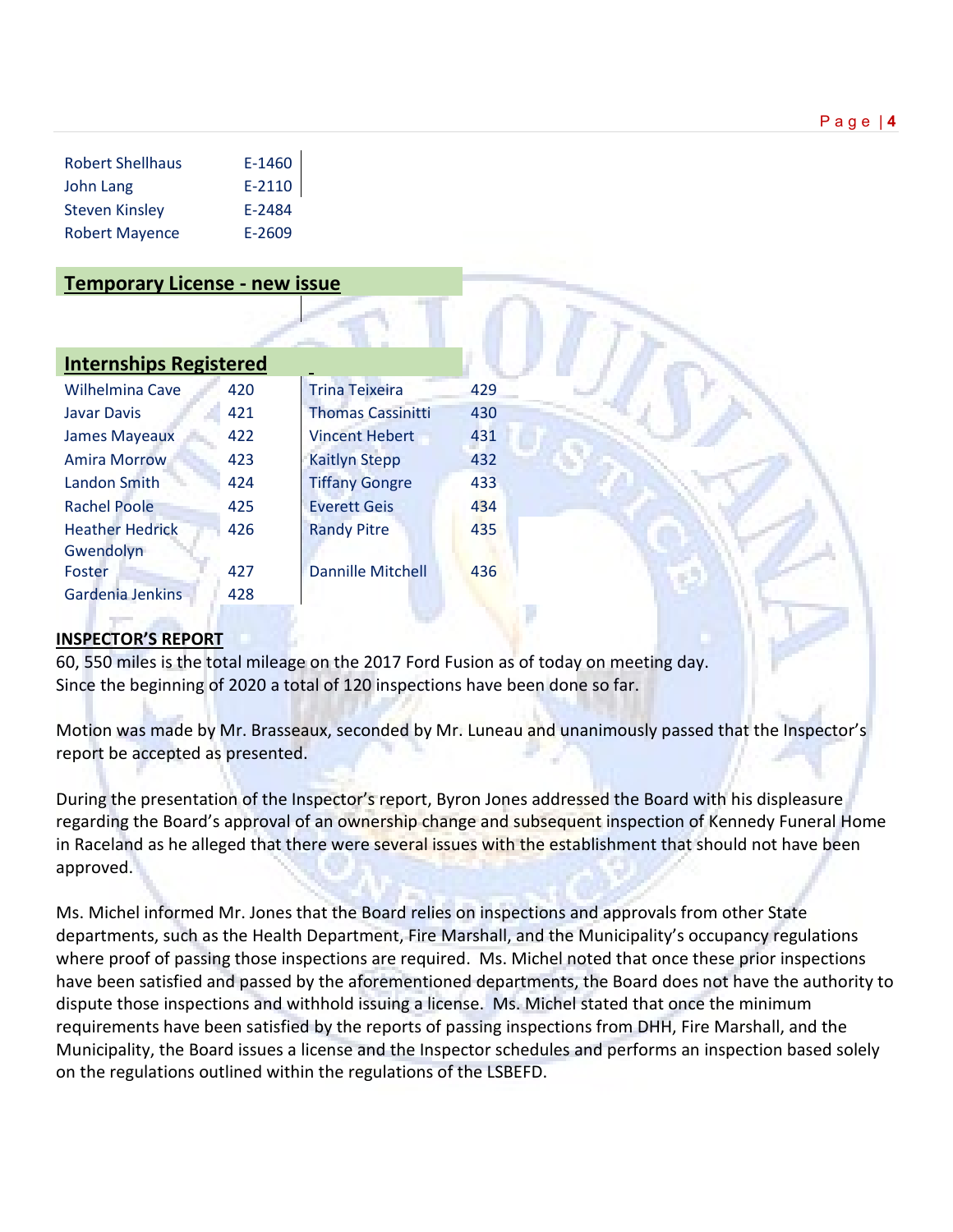## **MINUTES**

The minutes from the December 11, 2019 meeting was presented to the Board Members for review.

Motion was made by Mr. McFarland, seconded by Mr. Dixon and unanimously passed that the minutes be approved as presented.

## **FINANCIAL REPORT**

Motion was made by Mr. Brasseaux, seconded by Mr. Luneau and unanimously passed that the financial report and FY 19/20 and 20/21 budget outline be accepted as presented.

## **EXECUTIVE SESSION**

Motion was made by Mr. Brasseaux, seconded by Mr. Luneau and unanimously passed that the Board move into Executive Session at 10:30 AM for discussion of the following;

The issuance of a temporary license for Kedrick Jenkins; The approval of the reinstatement of Trent Davis license E-2009; The organization of the Laws and Rules Committee;

Motion was made by Mr. Brasseaux, seconded by Mr. Luneau and unanimously passed that the Board move out of Executive Session to record the following actions;

Motion was made by Mr. McFarland, seconded by Mr. Dixon and unanimously passed to issue a temporary license to Kedrick Jenkins;

Motion was made by Mr. McFarland, seconded by Mr. Dixon and passed with six votes for the license reinstatement for Trent Davis.

For the record, Mr. Brasseaux and Ms. Aquillard voted against the motion with Mr. Davis recusing from the motion.

Trent Davis' license can be reinstated based upon the successful completion of an abbreviated internship of six months and passing the LA Rules and Regulations (LRR) examination.

The Laws and Rules Committee will be comprised of the following Members; Mr. Muhleisen, Mr. Southall, Mr. Brasseaux, and Mr. Luneau.